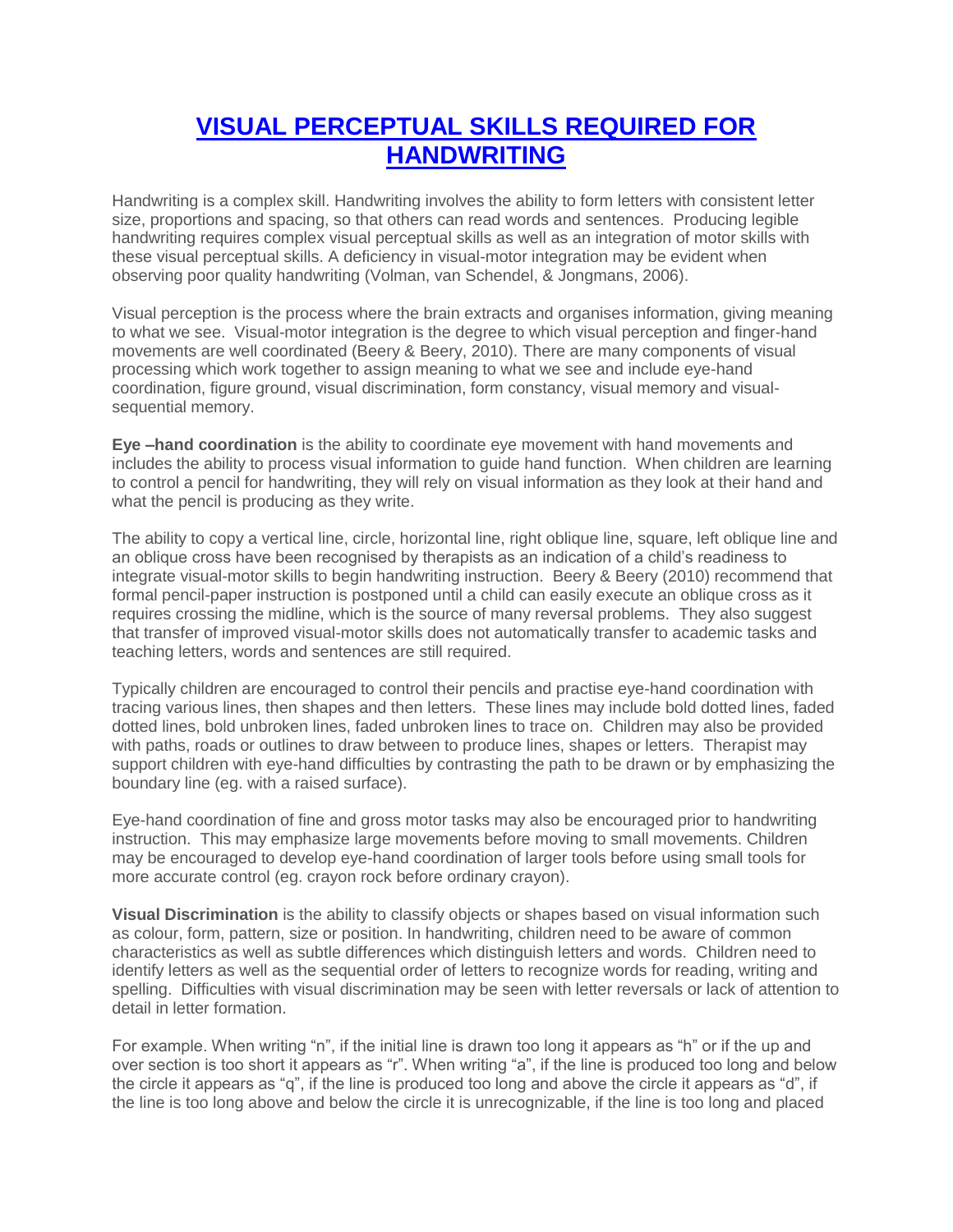to the left and below of the circle it appears as "p" or if it is placed to the left and above the circle it appears as "b".

## Visual Discrimination in handwriting.



Visual discrimination in handwriting may also be seen with confusions with the use of lower and upper case letters. Children need to be able to firstly identify letters regardless of lower or upper case formation (ie. classification) and then use these appropriately (eg. Capital letters used at the beginning of a sentence).

Children with visual discrimination difficulties may require additional strategies to classify letters. Providing a multi-sensory approach to learning (eg. use of pipe-cleaners, playdough, rice, shaving foam, etc) may assist with kinaesthetic learning and muscle memory.

**Position in Space or spatial relationships** involves the ability to process information about oneself in relation with their environment in space, orientation and position. It may involved the ability to understand directional language concepts such as up/down, next to, left/right, over/under, etc. In handwriting, difficulties with spatial relationships may also affect letter formation as described in visual discrimination as children have difficulty relating the position of lines in relation to other parts of a letter. Children may also demonstrate difficulty with writing on a line, adequate spacing between letters or words. They may have difficulty ruling up a page and maintaining writing on the left hand side of the page with the beginning of each line.

Children with difficulties with spatial relationships require a range of intervention strategies to assist with this visual perceptual difficulty. This may include gross motor activities and postural control activities to encourage body awareness as well as shape positioning games such as Tangrams and felt shapes. They may also benefit from copying patterns made with blocks, LEGO models and beads before attempting to copy patterns on paper. Further strategies may include use of speciality writing paper (eg. coloured lines), grid paper, highlighting the writing line, placing a ruler on the writing line and the use of a "spacer" between words.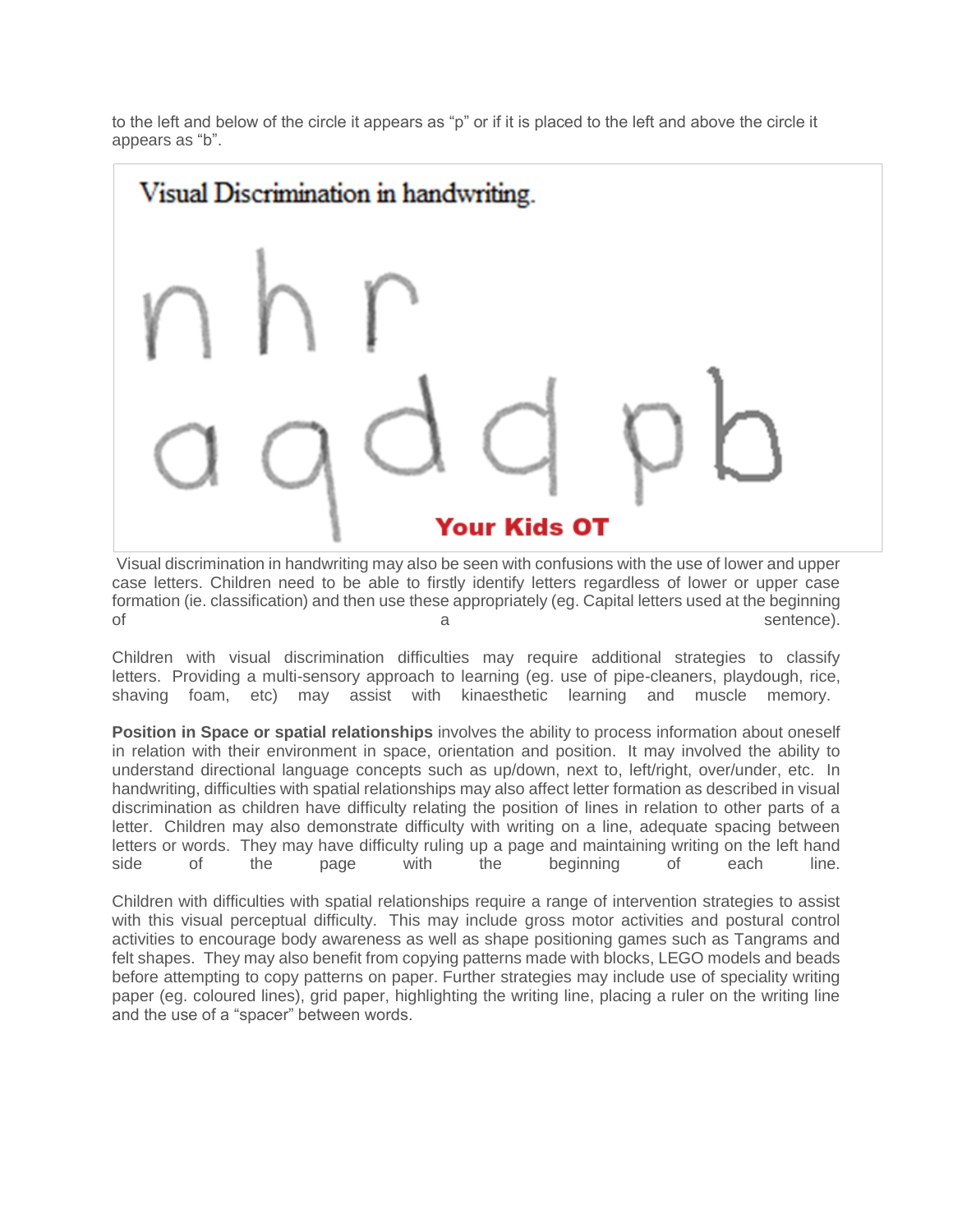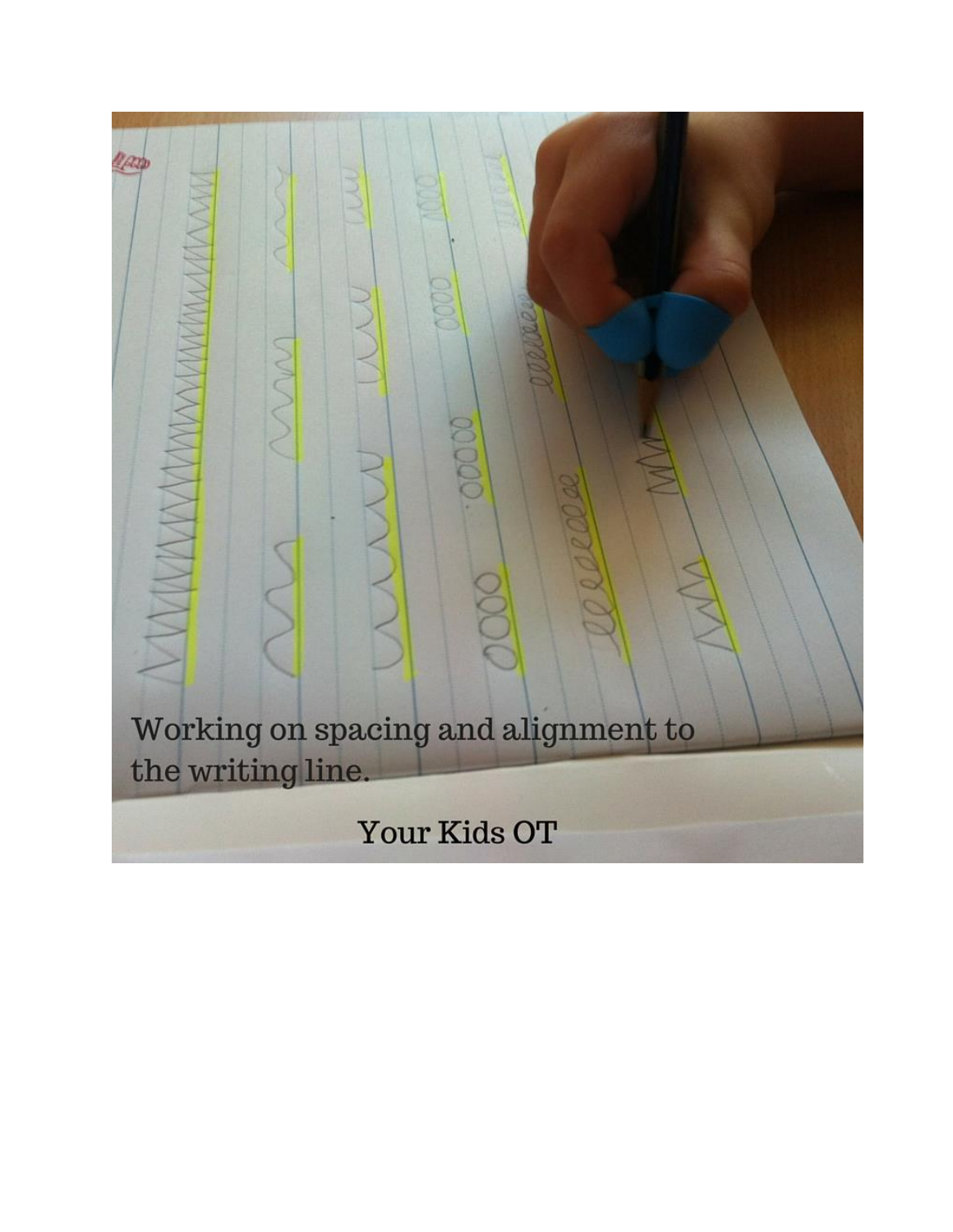**Figure-Ground** is the ability to see an object or form when presented in a complex background. In handwriting, this is needed when copying information from a source (eg. the whiteboard) and keeping track of where you are up to. Children with figure-ground difficulties may begin writing on a line and then after looking up do not know where they should write the next letter on their page. They may also miss important information or segments of a letter or a word when writing.

Extra cues may be needed for children with figure-ground difficulties such as providing information on a piece of paper rather than a board, a square drawn around a word or phrase to be copied or a ruler to highlight the writing line. They may also benefit from scanning exercises.

**Visual Closure** is the ability to process visual information when the object or word is partially hidden. In handwriting, this may affect letter formation and spelling words. Visual closure in letter formation is closely related to visual discrimination described earlier. Children may also demonstrate incomplete letter formation which affects handwriting legibility and neatness. Activities recommended in the visual discrimination section are relevant for those with visual closure difficulties.



## **Your Kids OT**

**Form Constancy** is the ability to identify an object, shape, letter, number, symbol when it is presented in a different way (eg. larger, smaller, rotated, italics, bold, different font, sideways, upside down, different colour). In handwriting this may result in not realising when they are having difficulty with letter formation as they may interpret their formation as accurate. For example they may see the visual closure examples above and may consider the forms to be constant (form constancy) and are unable to identify the discriminating features (visual discrimination). Children who have difficulty with form constancy may also have difficulty transitioning from printing to cursive writing.

Children who experience with difficulty with form constancy may benefit from consistent use of the same writing font in the classroom, presentation of information at the same orientation that it is expected to be reproduced (eg. flat on the table when writing at the table or vertical when writing on a whiteboard). Teaching letters and words using a multi-sensory approach can help children to become more aware of the properties of shapes and letters needed for handwriting.

**Visual memory** is the ability to remember and recall objects, shapes, symbols or movements in short term memory. Visual memory requires visualization of what to remember. This may affect a child's ability to recognize and name shapes, letters and words. They may have difficulty remember what these "look like" without a visual prompt. For example, children may be able to copy the letters of the